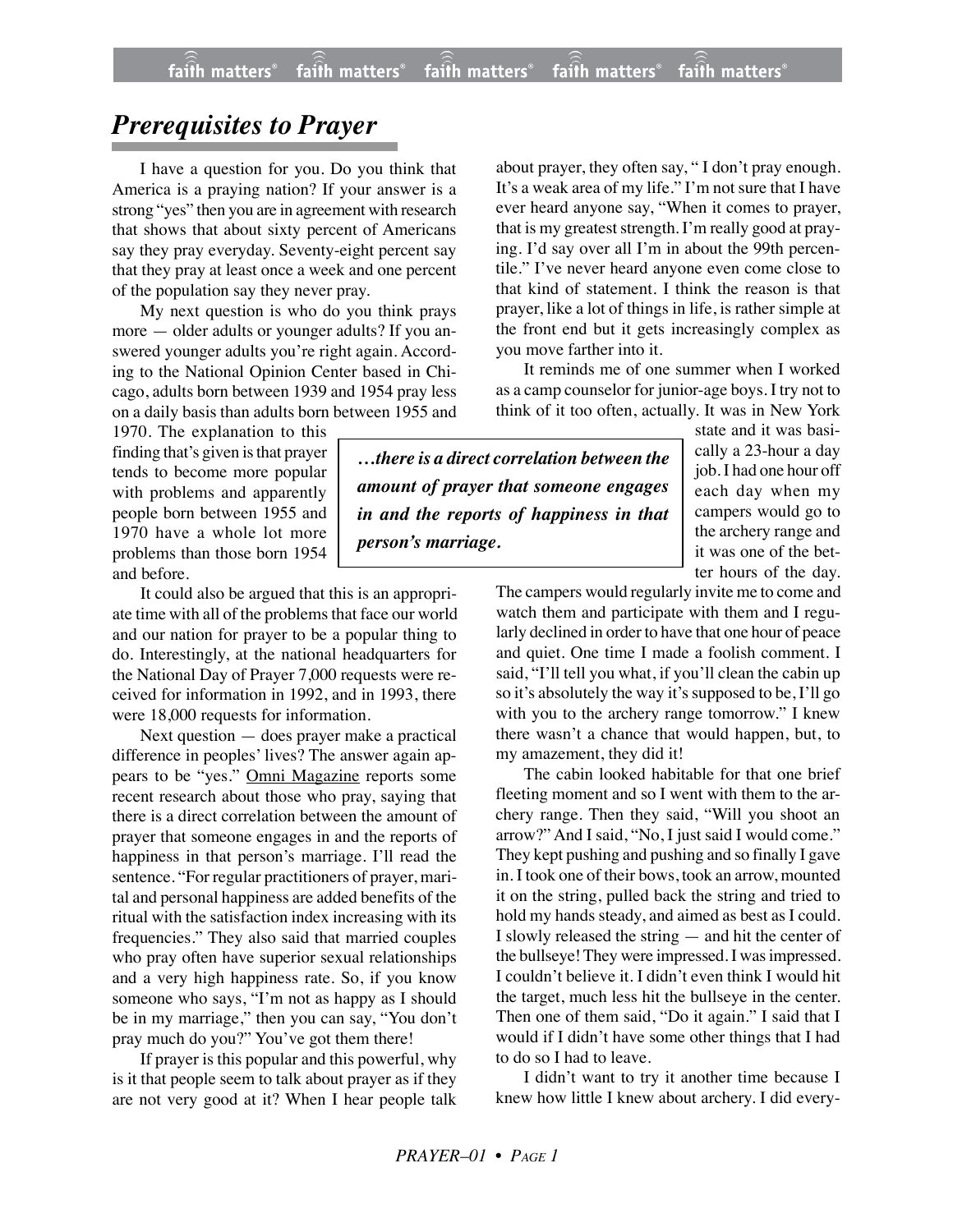thing I knew about archery and just got lucky the first time. I didn't know anything about bows and strings or different types of arrows the way a person who was really into archery would.

The same thing is true with hockey and baseball or wrestling or carpentry and chemistry and writing. At the front end it is very simple to get started but there is more and more the farther into it one goes. A runner doesn't start with a marathon. You start out by doing something easy — like walking to the refrigerator! After you get good at it, you might try to run a 10 K .

It's the same with prayer. We don't start with an all night prayer vigil. We start with a simple communication with God. And so our purpose is to begin simply, sort of with the prerequisites of prayer. We begin with some basics.

 We must first understand that prayer is a relationship. In fact, everything about prayer is based upon relationship. If there is no relationship then we're just talking to ourselves. The relationship may be good or bad, it may be new or old, it may be close or distant, warm or cold, but there is no such thing as prayer without relationship.

Remember when Jesus' followers came up to him and said, "Teach us to pray?" Jesus' example for them was, "Our Father who art in heaven, hallowed be your name." He started immediately with the relationship with the Father in heaven. Later on when explaining to them how prayer works, Jesus told them that when they talk to the Father in heaven to be sure to mention his name. It's sort of like those radio commercials that say, "When you go to the store say that I sent you." People have prayed ever since "in Jesus' name" because Jesus gives us access to God in a way that otherwise we wouldn't have. It's all about a relationship.

Prayer is to relationship as swimming is to water. You can pretend that you swim, you can go through the motions on dry land, but it isn't real unless you're in the water. In the same way, prayer is not the real thing unless it's in a relationship with God.

Prayer is a relationship, but it is also communication. It is the communication link with God. It's very hard to have a relationship without communication or communication without relationship. The two are always tied together.

If you have caller ID service on your telephone, before you answer it when it rings you look to see whose name and number is on the display. If it's the name and the number of someone that you value, who's close to you, that you want to talk to, you'll immediately pick it up and answer it. But if the number is unknown to you, or the name is unfamiliar — maybe a phone survey or something like that — you probably won't answer or you'll be very hesitant because you don't have a relationship.

It is like that with prayer. Prayer is not magic, it's not saying some memorized, ritualistic form or words. It's communication — communication with God that is based upon relationship.

Perhaps a harder thing to understand about prayer is that it is multi-faceted. You know, like the different facets on a diamond. There are a lot of different parts to it. Some people think that prayer is just asking but that is only a part of what prayer is all about.

The Bible gives many examples of the facets of prayer. Let me give you a few examples. I Samuel 1:15 is the prayer of the infertile Hannah who so much wants to have a child. She goes to the temple and prays and the record says that she poured out her soul to the Lord. She was so emotional, so passionate, that they tried to kick her out of the temple because they thought she was drunk.

In Psalm 88:1-2 the Psalmist cried out to God to please listen. Did you ever have a relationship with someone and while you're talking you wonder if that person is really listening at all? The Psalmist said:

> *Oh Lord, the God who saves me, day and night I cry out before you. May my prayer come before you;* turn your ear to my cry.

It is almost as if that Psalmist is reaching up and grabbing God's shoulder and saying, "Turn this way, turn your head and hear my cry. Listen to me, God!"

In almost all relationships there are complaints and that is a facet of prayer as well. The Psalmist in Psalm 142:1-2 said:

> *I cry aloud to the Lord: I lift up my voice to the Lord for mercy. I pour out my complaints before him; before him I tell my trouble.*

Complaining is part of praying. Jeremiah was one of the greatest prophets of the Old Testament. One of the biggest books of the Bible was named after him. In Jeremiah 20:7 he prayed:

*O Lord, you deceived me, and I was de-*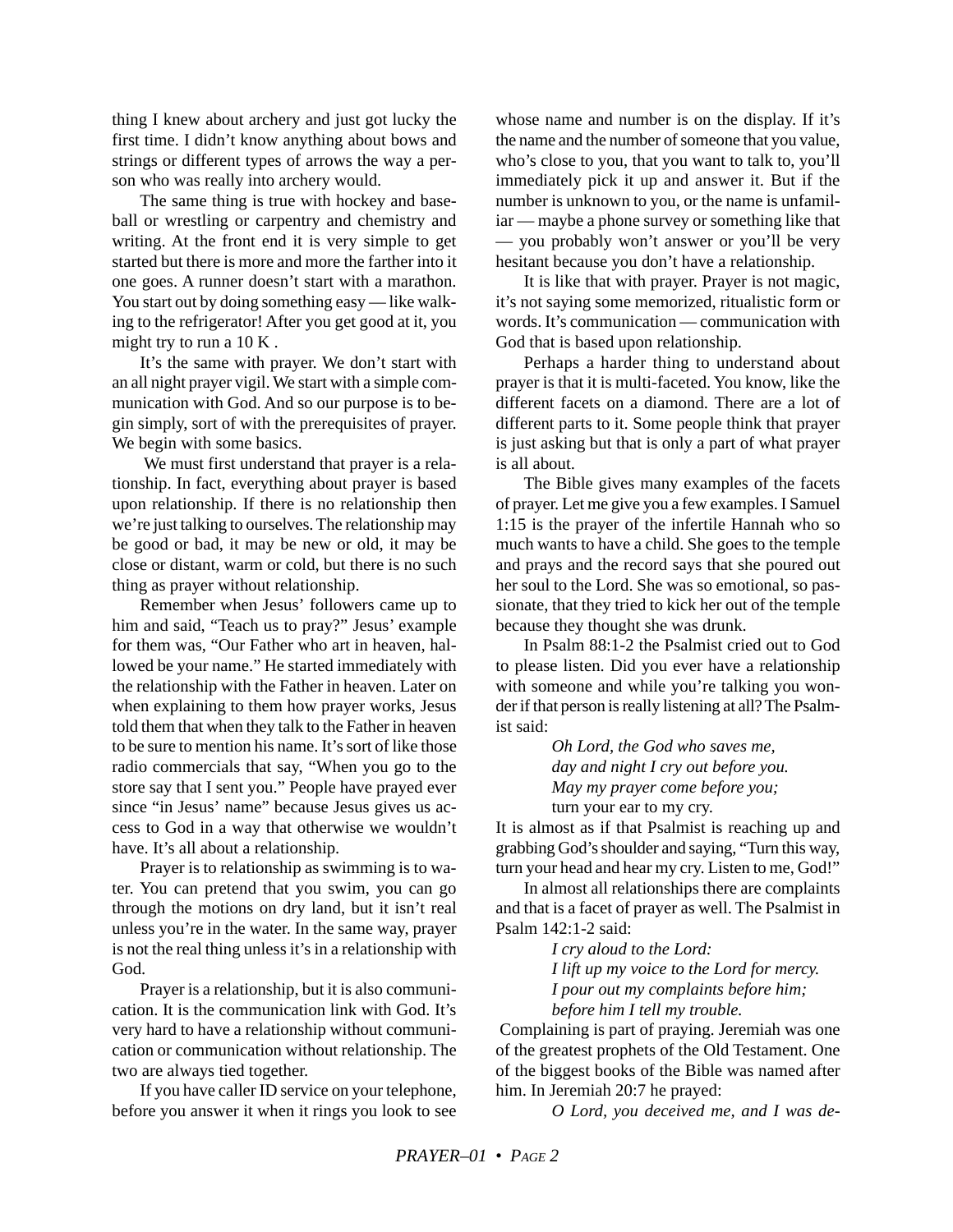*ceived;*

*you overpowered me and prevailed. I'm ridiculed all day long; everyone mocks*

*me.*

He's saying, "God, you tricked me and you used all your power to do me in." He wasn't complaining about somebody else. He was complaining to God about God.

Then, of course, prayer includes asking. In Matthew 7:7-8 Jesus said,

*Ask and it will be given to you; seek and you will find; knock and the door will be opened to you. For everyone who asks receives; he who seeks finds; and to him who knocks, the door will be opened.*

That's just one example. There are many others like it. Philippians 4: 6-7 says:

*Do not be anxious about anything, but in everything, by prayer and petition, with thanksgiving, present your requests to God. And the peace of God, which transcends all understanding, will guard your hearts and your minds in Christ Jesus.*

Sometimes prayer is passion. Listen to Hebrews 5 verse 7:

*During the days of Jesus' life on earth, he offered up prayers and petitions with loud cries and tears to the one who could save him from death.*

Sometimes, prayers are silent. In Romans 8 is an example of a person who is praying and just runs outs of words and says "God, I don't know what else to say — I'm stuck." It says that the Holy Spirit picks up and starts praying on our behalf. I've had that happen. I've had times when I was praying and I couldn't come up with the words. I was so frustrated that I just quit. Not that I ended the communication with God but I stopped saying words and

asked that the Holy Spirit pick up and say whatever words I should be saying because I couldn't figure them out.

*Do you think God hears and answers the prayers of atheists? I think he does.*

I think that one of the best examples of a good relationship is when we can be silent. You've got to be a really good friend with someone to be comfortable enough to be able to ride along in a car for an hour or two in silence. Sometimes prayer to God takes place in silence.

All of this is like the rest of the relationships

that we have: husband and wives, parents and children, employers and employees, and best of friends. Sometimes there is passion, sometimes silence, sometimes praising, sometimes pleading, sometimes comforting, sometimes complaining. Prayer communicates in all these and more different ways, all within a relationship with God.

But all these forms of prayer communication assume something. They assume that the person who prays believes in God. Even if you forget all the references we have looked at today, there is one that you ought to remember. Hebrews 11:6 says,

*Without faith it is impossible to please God, because anyone who comes to him must believe that he exists and that he rewards those who earnestly seek him.*

Think about it. Why would anyone pray if they didn't believe that God exists? That's like sending a daily letter to Santa Claus whom you are convinced is a myth. It is stupid — it doesn't make sense. However, an interesting sidelight is that surveys have found that a significant percentage of atheists and agnostics in America pray. Sociologist Andrew Greeley said, "They must start their prayers by saying, 'To whom it may concern.'"

What do you think? Do you think God hears and answers the prayers of atheists? I think he does. I think the difference is that he has not obligated himself to do so and so someone who does not have a relationship with God through Jesus Christ cannot go to God and say, "God, you have committed in advance that you will hear me and answer me." But God, at least occasionally, out of his goodness and generosity, hears the desperate prayers of people with whom he has no relationship.

We've all heard stories of people who are not believers but because of some wartime or emergency room experience blurt out a prayer that, to

> that person's surprise as much as everyone else's, God answers. Maybe that's been your experience. Perhaps even before

becoming a Christian you prayed a prayer that God clearly answered. Maybe that was one of the reasons why you became a Christian. But there's a difference in the way God relates to the atheist or the non-believer. He hears and may answer their prayers, but he has not obligated himself in advance to do so. It's different for those who have a rela